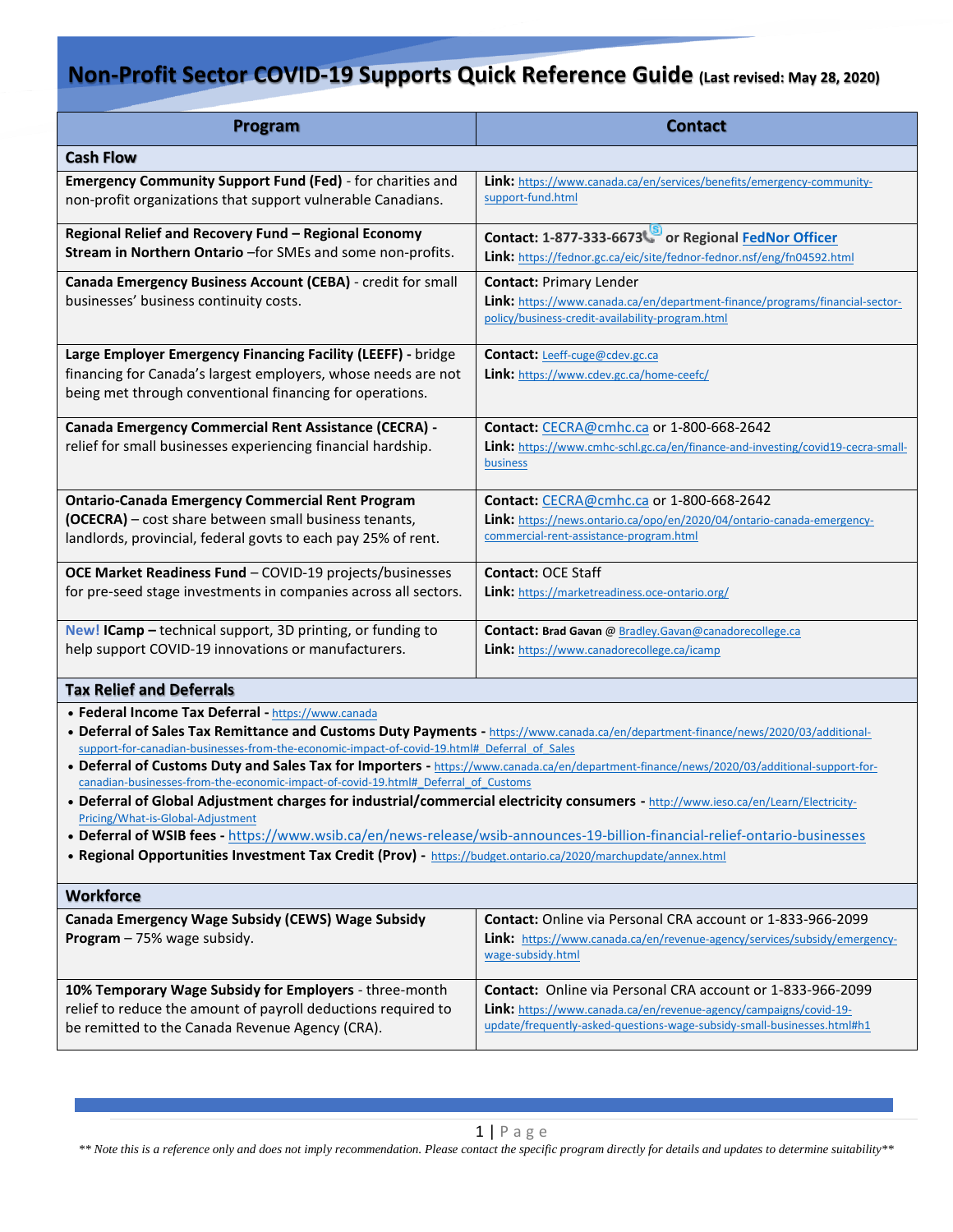| Canada Summer Jobs - Updated: 100% wage subsidy,<br>extended to February 28, 2021 and applicable for part-time<br>positions.                                                                                                                                                                                                                                                                                                                                                                                                                                                                                                                                                                                                                                                                                                                                                                                                                                                                                                                                                                                                                                                                             | Contact: Local MPP to request a position, 1-800-935-5555.<br>Link: https://www.canada.ca/en/employment-social-<br>development/services/funding/canada-summer-jobs.html                                                                 |  |
|----------------------------------------------------------------------------------------------------------------------------------------------------------------------------------------------------------------------------------------------------------------------------------------------------------------------------------------------------------------------------------------------------------------------------------------------------------------------------------------------------------------------------------------------------------------------------------------------------------------------------------------------------------------------------------------------------------------------------------------------------------------------------------------------------------------------------------------------------------------------------------------------------------------------------------------------------------------------------------------------------------------------------------------------------------------------------------------------------------------------------------------------------------------------------------------------------------|----------------------------------------------------------------------------------------------------------------------------------------------------------------------------------------------------------------------------------------|--|
| Work-Sharing Program - helps employers and employees avoid<br>layoffs when there is a temporary decrease in business activity<br>beyond the control of the employer.                                                                                                                                                                                                                                                                                                                                                                                                                                                                                                                                                                                                                                                                                                                                                                                                                                                                                                                                                                                                                                     | Contact: 1-800-367-5693<br>Link: https://www.canada.ca/en/employment-social-<br>development/corporate/notices/coronavirus.html#work-share                                                                                              |  |
| Pandemic Pay - additional support for frontline workers<br>fighting COVID-19.                                                                                                                                                                                                                                                                                                                                                                                                                                                                                                                                                                                                                                                                                                                                                                                                                                                                                                                                                                                                                                                                                                                            | Link: https://www.ontario.ca/page/covid-19-temporary-pandemic-pay#section-3                                                                                                                                                            |  |
| Canada Emergency Response Benefit (CERB) - temporary<br>income support for those not able to work.                                                                                                                                                                                                                                                                                                                                                                                                                                                                                                                                                                                                                                                                                                                                                                                                                                                                                                                                                                                                                                                                                                       | <b>Contat:</b> Online via Personal CRA account or 1-833-966-2099<br>Link: https://www.canada.ca/en/services/benefits/ei/cerb-application.html                                                                                          |  |
| Agriculture and food jobs in Ontario (Prov) - Post or apply to<br>agri-food jobs to support the response COVID-19.                                                                                                                                                                                                                                                                                                                                                                                                                                                                                                                                                                                                                                                                                                                                                                                                                                                                                                                                                                                                                                                                                       | Link: https://www.ontario.ca/page/agriculture-and-food-jobs-<br>ontario?fbclid=IwAR05wEebmX85VIE5LGZv8CrWgyYHxkewmBGKEtENHCEoTg66Ub<br>ykjUrv5g0 or https://helpcanadagrow.com/                                                        |  |
| Step Up to the Plate Job Postings In Agri-food (Fed) - Post or<br>apply to agri-food jobs to support the response to COVID-19.                                                                                                                                                                                                                                                                                                                                                                                                                                                                                                                                                                                                                                                                                                                                                                                                                                                                                                                                                                                                                                                                           | Link: http://www.agr.gc.ca/eng/canadian-agri-food-sector/step-up-to-the-plate-<br>help-feed-canadians/?id=1587057952017                                                                                                                |  |
| New! Youth Employment and Skills Program (YESP) (Fed) - for<br>positions for youth in the agriculture industry                                                                                                                                                                                                                                                                                                                                                                                                                                                                                                                                                                                                                                                                                                                                                                                                                                                                                                                                                                                                                                                                                           | Link: http://www.agr.gc.ca/eng/agricultural-programs-and-services/youth-<br>employment-and-skills-program/?id=1557778999519                                                                                                            |  |
| <b>Health and Safety</b>                                                                                                                                                                                                                                                                                                                                                                                                                                                                                                                                                                                                                                                                                                                                                                                                                                                                                                                                                                                                                                                                                                                                                                                 |                                                                                                                                                                                                                                        |  |
| . Workplace PPE Supplier Directory (Prov) - Provincial list of companies selling COVID-19 PPE. https://covid-19.ontario.ca/workplace-ppe-<br>supplier-directory?page=2#no-back<br>• Near North Mitigation Alliance (IION) - list of companies offering COVID-19 products and service solutions - https://iion.ca/covid-19/<br>. The Rapid Response Platform - list of companies offering COVID-19 products and services - https://www.rrpcanada.org/#/<br>• Provincial Resources to prevent COVID-19 in the workplace - https://www.ontario.ca/page/resources-prevent-covid-19-workplace<br>. Workplace Safety and Prevention Services (WSPS) Health and Safety COVID-19 Protocols for Workers -<br>https://www.wsps.ca/covid19#downloads<br>. WSPS Return to Work Checklist and Protocols - https://www.wsps.ca/WSPS/media/Site/Resources/Downloads/Pandemic-Recovery-Return-to-Business-<br>Checklist.pdf?ext=.pdf<br>• Canadian Centre for Occupational Health and Safety Pandemic (COVID-19) Worker Tip Sheets -<br>https://www.ccohs.ca/products/publications/covid19/<br>• Pandemic Info Share - facilitated by the Canadian Centre for Occupational Health and Safety - http://pandemic.ccohs.ca/ |                                                                                                                                                                                                                                        |  |
| <b>Communications - Marketing, Website and Tech</b>                                                                                                                                                                                                                                                                                                                                                                                                                                                                                                                                                                                                                                                                                                                                                                                                                                                                                                                                                                                                                                                                                                                                                      |                                                                                                                                                                                                                                        |  |
| E-Business Program.                                                                                                                                                                                                                                                                                                                                                                                                                                                                                                                                                                                                                                                                                                                                                                                                                                                                                                                                                                                                                                                                                                                                                                                      | Canadian Agricultural Partnership (CAP) - Agri-Food Open for   Link: http://www.omafra.gov.on.ca/english/cap/ebusiness.htm?utm source=northern%20on<br>tario%20business&utm_campaign=northern%20ontario%20business&utm_medium=referral |  |
| Near North Mitigation Alliance (IION) - list of local companies<br>offering COVID-19 products and service solutions.                                                                                                                                                                                                                                                                                                                                                                                                                                                                                                                                                                                                                                                                                                                                                                                                                                                                                                                                                                                                                                                                                     | Contact: RIC<br><b>Link:</b> https://iion.ca/covid-19/                                                                                                                                                                                 |  |
| The Rapid Response Platform - list where companies<br>supplying COVID-19 products or solutions can post.                                                                                                                                                                                                                                                                                                                                                                                                                                                                                                                                                                                                                                                                                                                                                                                                                                                                                                                                                                                                                                                                                                 | Link: https://www.rrpcanada.org/#/                                                                                                                                                                                                     |  |
| <b>Agriculture, Aquaculture and Food Processing Sector</b>                                                                                                                                                                                                                                                                                                                                                                                                                                                                                                                                                                                                                                                                                                                                                                                                                                                                                                                                                                                                                                                                                                                                               |                                                                                                                                                                                                                                        |  |
| Agri-food Workplace Protection Program - support for health<br>and safety measures to prevent the spread of the virus on<br>farm, in processing plants and housing or via transportation.                                                                                                                                                                                                                                                                                                                                                                                                                                                                                                                                                                                                                                                                                                                                                                                                                                                                                                                                                                                                                | Contact: 1-877-424-1300<br>Link for Producers: http://www.omafra.gov.on.ca/english/cap/capproducers.htm<br>Link for Provincially Licensed Meat Processors:<br>http://www.omafra.gov.on.ca/english/cap/meatplants.htm                   |  |

*\*\* Note this is a reference only and does not imply recommendation. Please contact the specific program directly for details and updates to determine suitability\*\**

[Grab your reader's attention with a great quote from the document or use this space to emphasize a key point.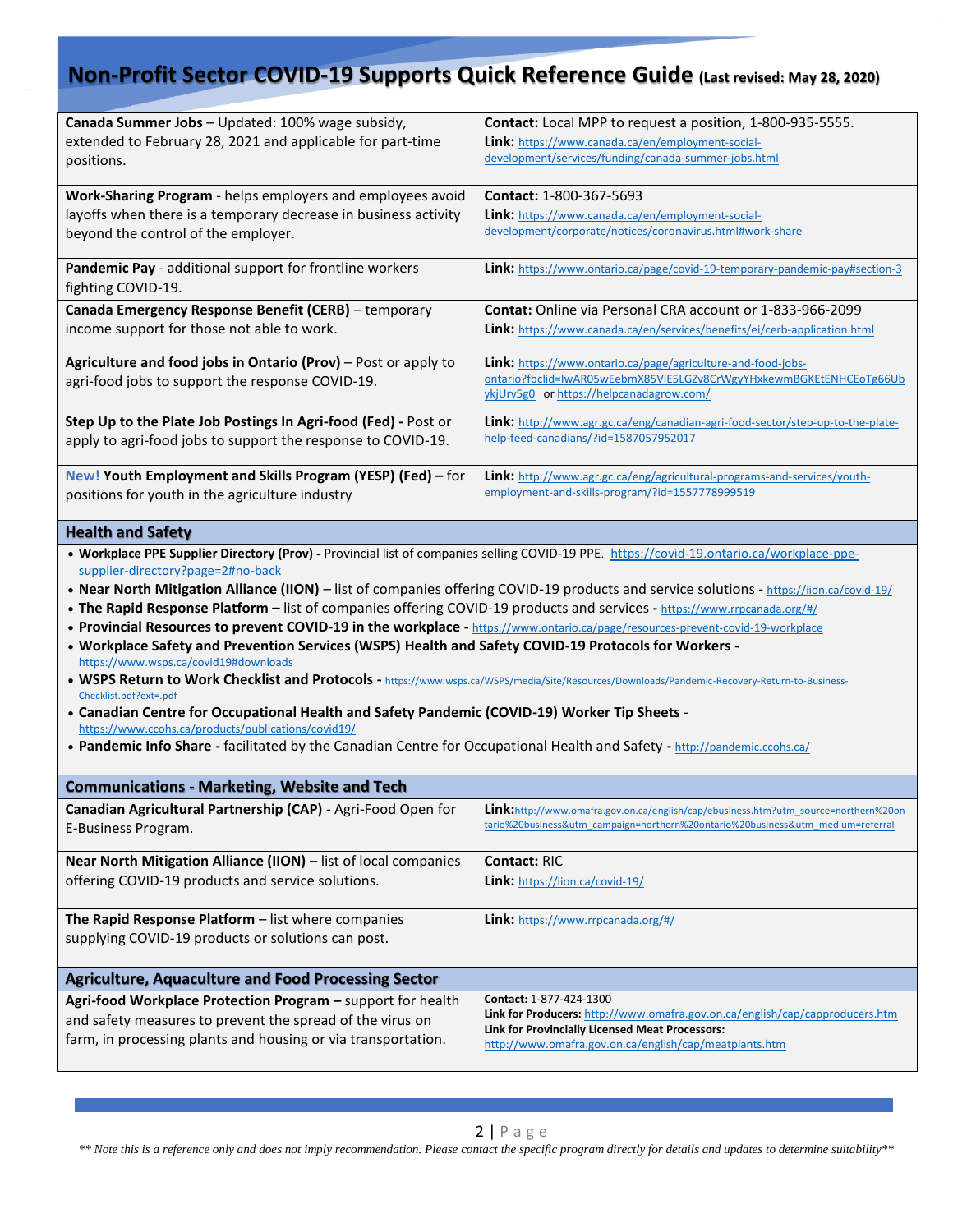| Surplus Food Purchase Program (Fed) - food rescue and<br>redistribution program.<br>Canadian Agricultural Partnership (CAP) - Agri-Food Open for<br>E-Business Program.<br>$\bullet$<br>19/cfia-information-for-industry/eng/1584462704366/1584462704709<br>Agriculture Canada COVID-19 Information for industry -http://www.agr.gc.ca/eng/coronavirus-disease-covid-19-information-for-<br>$\bullet$<br>industry/?id=1584732749543<br>Canadian Federation of Agriculture (CFA) Resources for COVID-19 - https://www.cfa-fca.ca/resources/resources-on-covid-19/<br>$\bullet$<br>OMAFRA - Agriculture and agri-food industry safety during COVID-19 Information for Industry_<br>$\bullet$<br>http://www.omafra.gov.on.ca/english/about/covid-19.htm<br>Ontario Federation of Agriculture (OFA) COVID-19 Resources - https://ofa.on.ca/covid-19/<br>$\bullet$<br>during-covid-19-and-beyond/<br>$\bullet$                                                                                                                                                                                                                  | <b>Contact: TBC</b><br>Link: https://www.cbc.ca/news/politics/agri-food-covid-liberals-1.5555591<br><b>Contact: Agricultural Advisor</b><br>Link:http://www.omafra.gov.on.ca/english/cap/ebusiness.htm?utm_source=northern%20on<br>tario%20business&utm_campaign=northern%20ontario%20business&utm_medium=referral<br>Canadian Food Inspection Agency (CFIA) Coronavirus disease (COVID-19) information for industry - https://www.inspection.gc.ca/covid-<br>OFA-A Guide for Direct Sales to Consumers during COVID-19 and Beyond https://ofa.on.ca/resources/a-guide-for-direct-sales-to-consumers-<br>OFA - Guide to Operating your Essential Farm Business during COVID-19 - https://ofa.on.ca/resources/guide-to-operating-your-essential-farm- |  |
|----------------------------------------------------------------------------------------------------------------------------------------------------------------------------------------------------------------------------------------------------------------------------------------------------------------------------------------------------------------------------------------------------------------------------------------------------------------------------------------------------------------------------------------------------------------------------------------------------------------------------------------------------------------------------------------------------------------------------------------------------------------------------------------------------------------------------------------------------------------------------------------------------------------------------------------------------------------------------------------------------------------------------------------------------------------------------------------------------------------------------|------------------------------------------------------------------------------------------------------------------------------------------------------------------------------------------------------------------------------------------------------------------------------------------------------------------------------------------------------------------------------------------------------------------------------------------------------------------------------------------------------------------------------------------------------------------------------------------------------------------------------------------------------------------------------------------------------------------------------------------------------|--|
| business-during-covid-19/                                                                                                                                                                                                                                                                                                                                                                                                                                                                                                                                                                                                                                                                                                                                                                                                                                                                                                                                                                                                                                                                                                  |                                                                                                                                                                                                                                                                                                                                                                                                                                                                                                                                                                                                                                                                                                                                                      |  |
| <b>Tourism &amp; Arts, Culture and Creative Industries Sector</b><br><b>Emergency Fund for Culture and Sports Organizations (Fed) -</b><br>relief to support cultural, heritage and sport organizations now<br>and to plan for the future.                                                                                                                                                                                                                                                                                                                                                                                                                                                                                                                                                                                                                                                                                                                                                                                                                                                                                 | Contact: PCH.info-info.PCH@canada.ca or 1-866-811-0055<br>Link: https://www.canada.ca/en/canadian-<br>heritage/services/funding/information-covid-19/emergency-support-fund.html                                                                                                                                                                                                                                                                                                                                                                                                                                                                                                                                                                     |  |
| Tourism Development and Recovery Fund (Prov) - details<br>coming soon.                                                                                                                                                                                                                                                                                                                                                                                                                                                                                                                                                                                                                                                                                                                                                                                                                                                                                                                                                                                                                                                     | <b>Contact: MHTSCI</b><br>Link: https://www.grants.gov.on.ca/GrantsPortal/en/OntarioGrants/GrantOpportunities/OSA<br>PQA005130                                                                                                                                                                                                                                                                                                                                                                                                                                                                                                                                                                                                                       |  |
| <b>Ontario Live</b> - a virtual marketplace to help support local<br>artists, operators, attractions and businesses.                                                                                                                                                                                                                                                                                                                                                                                                                                                                                                                                                                                                                                                                                                                                                                                                                                                                                                                                                                                                       | <b>Contact: MHTSCI</b><br>Link: https://ontario.live/                                                                                                                                                                                                                                                                                                                                                                                                                                                                                                                                                                                                                                                                                                |  |
| Indigenous Tourism Association of Canada COVID-19 page: https://indigenoustourism.ca/corporate/updates-on-covid-19-coronavirus/<br>$\bullet$<br>Destination Canada COVID-19 Page: https://www.destinationcanada.com/en/corporate-news?utm source=Destination+Canada+News&utm campaign=65175230b8-<br>$\bullet$<br>EMAIL CAMPAIGN 2020 04 02 09 41&utm medium=email&utm term=0 06c402d754-65175230b8-92263064<br>Indigenous Tourism Ontario COVID-19 page: https://indigenoustourismontario.ca/updates-on-covid-19/<br>$\bullet$<br>Tourism Industry Association of Ontario (TIAO) COVID-19 page: https://www.tiaontario.ca/cpages/covid19<br>Destination Northern Ontario (RTO 13) COVID page: https://destinationnorthernontario.ca/destination-northern-ontarios-statement-on-covid-19/<br>Explorer's Edge (RTO 12) COVID-19 Page: http://rto12.ca/news/additional-covid-19-resources/<br>New! NOTO COVID-19 Page (Northern Ontario Tourist Outfitters Association) - http://noto.ca/COVID19<br>New! Ontario Arts Council COVID-19 page: https://www.arts.on.ca/news-resources/updates/oac-covid-19-updates<br>$\bullet$ |                                                                                                                                                                                                                                                                                                                                                                                                                                                                                                                                                                                                                                                                                                                                                      |  |
| <b>COVID-19 Call to Action/Innovation</b>                                                                                                                                                                                                                                                                                                                                                                                                                                                                                                                                                                                                                                                                                                                                                                                                                                                                                                                                                                                                                                                                                  |                                                                                                                                                                                                                                                                                                                                                                                                                                                                                                                                                                                                                                                                                                                                                      |  |
| New! IDEaS COVID-19 Challenge - focused on improving<br>disease tracking and likely exposure to COVID-19 using data<br>analytics and decontamination techniquest                                                                                                                                                                                                                                                                                                                                                                                                                                                                                                                                                                                                                                                                                                                                                                                                                                                                                                                                                           | Link: https://www.canada.ca/en/department-national-<br>defence/programs/defence-ideas/understanding-ideas/sandbox/covid19-<br>challenges.html                                                                                                                                                                                                                                                                                                                                                                                                                                                                                                                                                                                                        |  |
| <b>Ontario Together Program</b> - help support the province<br>respond to COVID-19.                                                                                                                                                                                                                                                                                                                                                                                                                                                                                                                                                                                                                                                                                                                                                                                                                                                                                                                                                                                                                                        | Contact: 1-888-777-0554<br>Link: https://www.ontario.ca/page/how-your-organization-can-help-fight-<br>coronavirus                                                                                                                                                                                                                                                                                                                                                                                                                                                                                                                                                                                                                                    |  |
| COVID-19: Tackling the Barriers - request a temporary rule or<br>regulation change to help them to respond to COVID-19.                                                                                                                                                                                                                                                                                                                                                                                                                                                                                                                                                                                                                                                                                                                                                                                                                                                                                                                                                                                                    | Link: https://www.ontario.ca/page/frontline-business-help-us-support-you-<br>during-covid-19                                                                                                                                                                                                                                                                                                                                                                                                                                                                                                                                                                                                                                                         |  |

*\*\* Note this is a reference only and does not imply recommendation. Please contact the specific program directly for details and updates to determine suitability\*\**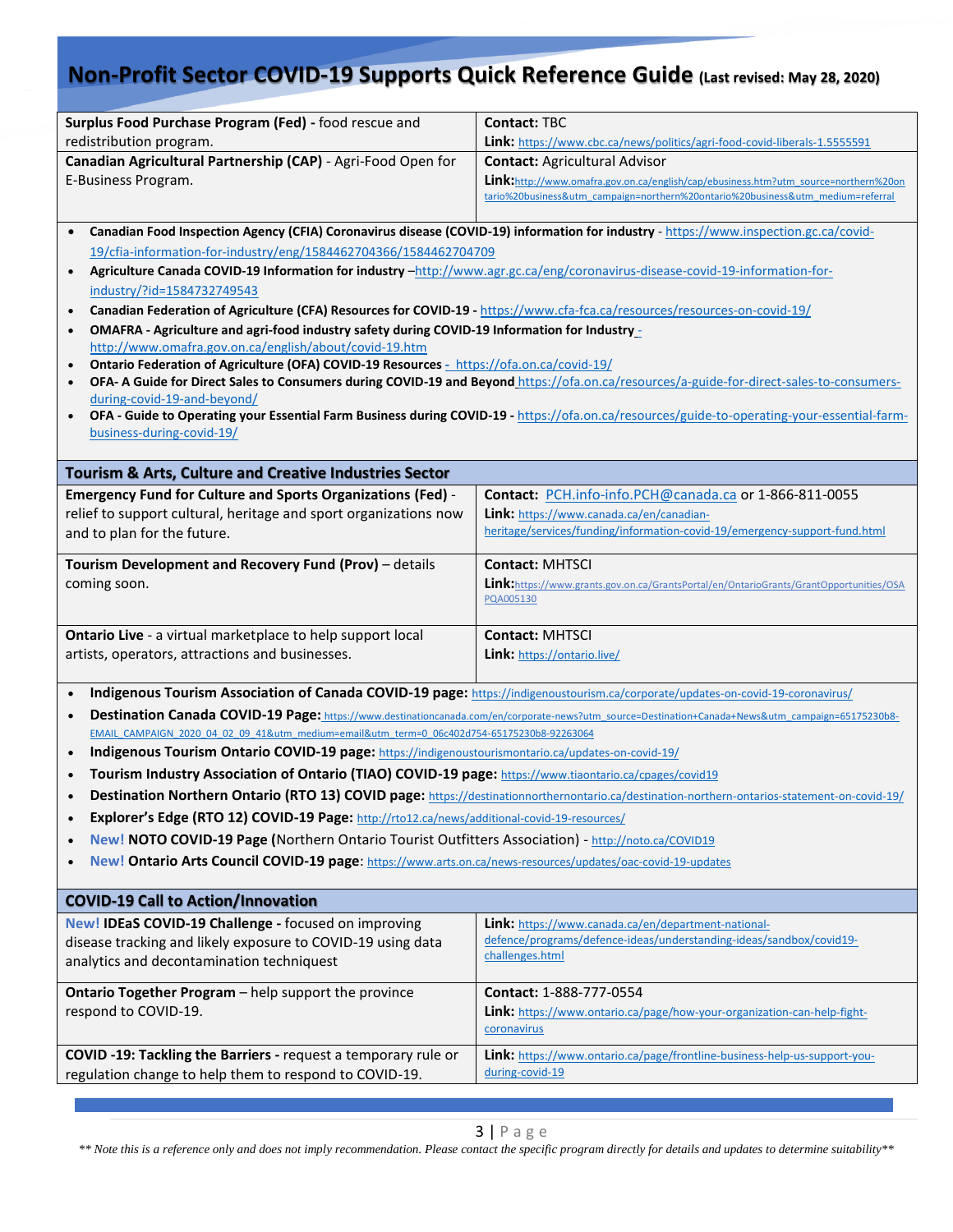| OCE Voucher for Innovation Program (VIP) - funds for COVID-                                                                                                                                                 | <b>Contact: OCE Staff</b>                                                                                                         |  |
|-------------------------------------------------------------------------------------------------------------------------------------------------------------------------------------------------------------|-----------------------------------------------------------------------------------------------------------------------------------|--|
| 19 partnerships between industry and post-secondary                                                                                                                                                         | Link: https://oce-ontario.org/programs/covid-19-collaboration-platform                                                            |  |
| institutions.                                                                                                                                                                                               |                                                                                                                                   |  |
|                                                                                                                                                                                                             |                                                                                                                                   |  |
| Calling all suppliers - help Canada combat COVID-19. Note -                                                                                                                                                 | <b>Contact: Apply Online</b>                                                                                                      |  |
| this is winding down.                                                                                                                                                                                       | Link: https://buyandsell.gc.ca/calling-all-suppliers-help-canada-combat-covid-19                                                  |  |
|                                                                                                                                                                                                             |                                                                                                                                   |  |
| NRC COVID-19 Challenge Programs: support for three streams                                                                                                                                                  | <b>Contact: Apply Online</b>                                                                                                      |  |
| to address pressing needs and challenges.                                                                                                                                                                   | Link: https://nrc.canada.ca/en/research-development/research-                                                                     |  |
|                                                                                                                                                                                                             | collaboration/nrc-covid-19-response                                                                                               |  |
| NGEN Supercluster COVID-19 Fund - support for Canadian                                                                                                                                                      | Contact: Jason Myers, Email: jayson.myers@ngen.ca                                                                                 |  |
| supply of essential equipment, products and therapeutics.                                                                                                                                                   | Link: https://www.ngen.ca/covid-19-response                                                                                       |  |
|                                                                                                                                                                                                             |                                                                                                                                   |  |
| Digital Technology Supercluster Program - for projects that                                                                                                                                                 | <b>Contact: TBC</b>                                                                                                               |  |
| support the development, deployment, scale-up and adoption                                                                                                                                                  | Link: https://www.digitalsupercluster.ca/new-covid-19-program/                                                                    |  |
| of products, services or technologies that help COVID-19                                                                                                                                                    |                                                                                                                                   |  |
|                                                                                                                                                                                                             |                                                                                                                                   |  |
| <b>Exports</b>                                                                                                                                                                                              |                                                                                                                                   |  |
| New! Global Affairs CanExport Program up to 50K for virtual                                                                                                                                                 | Link: https://www.tradecommissioner.gc.ca/funding-                                                                                |  |
| trade missions, trade shows and ecommerce initiatives.                                                                                                                                                      | financement/canexport/index.aspx                                                                                                  |  |
|                                                                                                                                                                                                             |                                                                                                                                   |  |
| New! Ontario Northern Export Program - export marketing                                                                                                                                                     | Contact: Elena Zabudskaya, elena.zabudskaya@greatersudbury.ca                                                                     |  |
| training, marketing and advertising help for NEW export                                                                                                                                                     | or Scott Rennie scott.rennie@greatersudbury.ca                                                                                    |  |
| projects that can be completed by March 31, 2021.                                                                                                                                                           | Link: https://mcusercontent.com/63447650b6cc466b0faf28a80/files/d2272e76-<br>aede-44be-a2a8-e14746cb1fbd/EMA brochure 2020 EN.pdf |  |
|                                                                                                                                                                                                             |                                                                                                                                   |  |
| Other EDC Supports - Credit Insurance, Foreign Exchange                                                                                                                                                     | Contact: Regional EDC Rep.                                                                                                        |  |
| Facility Guarantee, Export Guarantee.                                                                                                                                                                       | Link: https://www.edc.ca/en/solutions/                                                                                            |  |
|                                                                                                                                                                                                             |                                                                                                                                   |  |
| <b>Supply Chain Management</b>                                                                                                                                                                              |                                                                                                                                   |  |
| New! ICamp - helps innovators and manufacturers tackle                                                                                                                                                      | Contact: Brad Gavan @ Bradley.Gavan@canadorecollege.ca                                                                            |  |
| issues/connects with supply chain.                                                                                                                                                                          | Link: https://www.canadorecollege.ca/icamp                                                                                        |  |
|                                                                                                                                                                                                             |                                                                                                                                   |  |
| OCE COVID Collaboration Platform Program - to help address                                                                                                                                                  | <b>Contact: OCE Staff</b>                                                                                                         |  |
| production, supply chain or services gaps related to COVID-19.                                                                                                                                              | Link: https://oce-ontario.org/programs/covid-19-collaboration-platform                                                            |  |
| <b>Other Useful Links</b>                                                                                                                                                                                   |                                                                                                                                   |  |
|                                                                                                                                                                                                             |                                                                                                                                   |  |
| The Ontario Non-Profit Network COVID-19 Resources website - https://theonn.ca/resources-covid-19/<br>$\bullet$<br>New! The Ontario Non-Profit Resource Centre - https://nonprofitresources.ca/<br>$\bullet$ |                                                                                                                                   |  |
| Canada's COVID Economic Response Plan (All Supports- Individuals, Business and Industry) - https://www.canada.ca/en/department-<br>$\bullet$                                                                |                                                                                                                                   |  |
| finance/economic-response-plan.html#businesses                                                                                                                                                              |                                                                                                                                   |  |

- **Find COVID-related supports for businesses** <https://innovation.ised-isde.canada.ca/s/?language=en&lang=eng>
- **Ontario's Action Plan to Support COVID-19** https://budget.ontario.ca/2020/marchupdate/index.html? ga=2.28116924.1086849455.1585166885-[765986041.1562781557](https://budget.ontario.ca/2020/marchupdate/index.html?_ga=2.28116924.1086849455.1585166885-765986041.1562781557)
- **Emergency Information and Orders** https://www.ontario.ca/page/emergency-information
- **Provincial Stop the Spread Business Information Line 1-888-444-3659**
- **Ontario Re-opening Website –** <https://www.ontario.ca/page/reopening-ontario-after-covid-19>
- **Essential Workplaces List -** <https://www.ontario.ca/page/list-essential-workplaces>
- [Grab your reader's attention with a great quote from the document or use this space to emphasize a key point. **Chamber of Commerce Business Resilience Network:** <https://www.canadianbusinessresiliencenetwork.ca/resources/support-for-business/>

#### $4 | P \text{age}$

*\*\* Note this is a reference only and does not imply recommendation. Please contact the specific program directly for details and updates to determine suitability\*\**